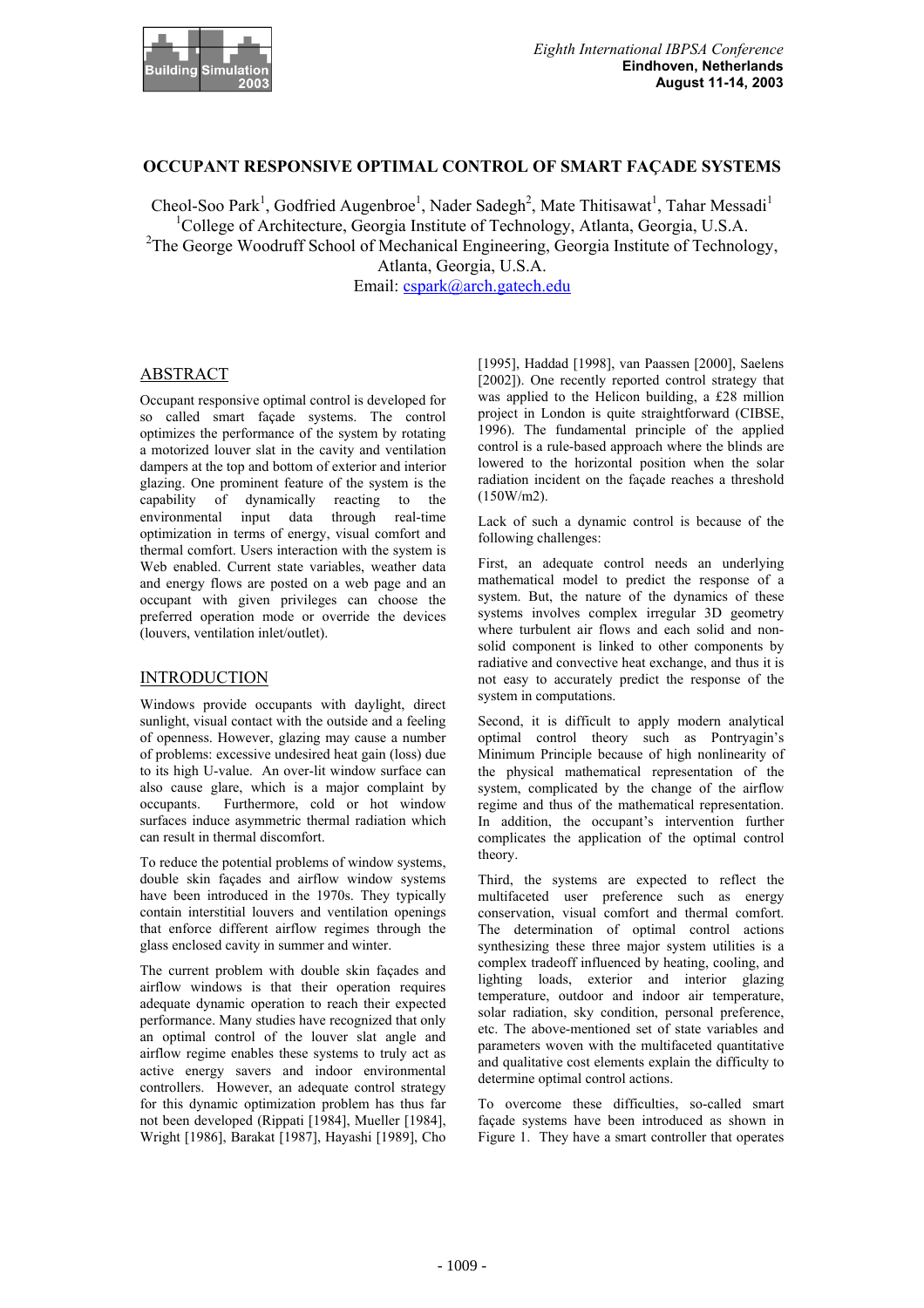a motorized Venetian louver system and ventilation dampers, in order to combine the benefits of large windows with low energy demands for heating and cooling, while keeping visual well-being and thermal comfort at an optimal level. Smart façade systems are controlled by an optimization routine with an embedded simulation model. The control system is occupant responsive via Web enabled access.



*Figure 1. Smart Façade Demo Unit (SFDU) installed in the College of Architecure building, Georgia Institute of Technology, U.S.A.* 

## MATHEMATICAL MODEL

In order to describe the dynamics of smart façade systems, the following heat and mass transfer phenomena governing heat transport processes are studied: 1) Direct, diffuse and reflected solar radiation. 2) Long wave radiation between surfaces. 3) Convective heat transfer along exterior glazing, interior glazing, and louver slats. 4) Air movement through inlet/outlet dampers and the cavity.

As briefly addressed in the introduction, the complexity of the problem should be recognized. The smart façade system involves transient convective, conductive and radiative heat transfer and turbulent air flows in irregular 3D geometry with boundary conditions constituted by outside temperature and solar radiation, etc. In addition, while actually simulating the dynamics of the system, adequate optimal control actions must be determined in realtime, effects of which are dynamically coupled with the dynamics of the system of a highly nonlinear nature.

Thus, in order to describe the dynamics of the smart façade system solvable with reasonable efforts, a lumped physical model had to be developed as follows.

By assuming the heat transfer in the lateral direction to be negligible, the thermal behavior of smart façade systems can be reduced to a 2D model as illustrated in Figure 2. Next, we lump the exterior glazing temperature, the interior glazing temperature, the louver temperature, and the cavity air temperature in the vertical direction. Although this cannot render the explicit vertical temperature gradients due to the convective flow effects in the cavity, this vertical

lumping of the glazing temperatures is assumed to have little effect on representing the overall thermal characteristics of smart façade systems and on determining optimal control actions. This has, of course, to be substantiated by experiments.



*Figure 2. Simplified system in 2D* 

In mathematically formulating the direct, diffuse and reflected solar radiation and long wave radiation between surfaces, we used the theoretical model suggested by Rheault et al (1989) without much modification. Based on the assumption of a fictitious cavity bounded by adjacent louver slats and interior and exterior glazing, the direct and diffuse solar radiation, and its reflection are calculated.

In the modeling of the convective heat transfer, the six unknown convective heat transfer coefficients  $(h_{out}, h_{ca,1}, h_{ca,2}, h_{ca,3}, h_{ca,4}, h_{in})$  (Figure 3) should be estimated because the literature values of those coefficients presented in (ASHRAE 1997), (Clarke 2001), (Incropera 1996) are empirically driven for general cases and thus, can significantly vary according to the system configuration, location, surroundings, the nature of surface, meteorological environment, etc. Especially, the convective heat transports in the cavity occur with rotating curved louver slats in the various airflow regimes (upward or downward airflow either in the closed cavity or the open cavity). Unfortunately, there is very limited data available on these behaviors. Thus, these coefficients are estimated with parameter estimation technique, based on the extensive data points obtained from experiments. This will be discussed in the following section.



*Figure 3. Unknown convective heat ransfer coefficients (Ɣ*: *state variables)*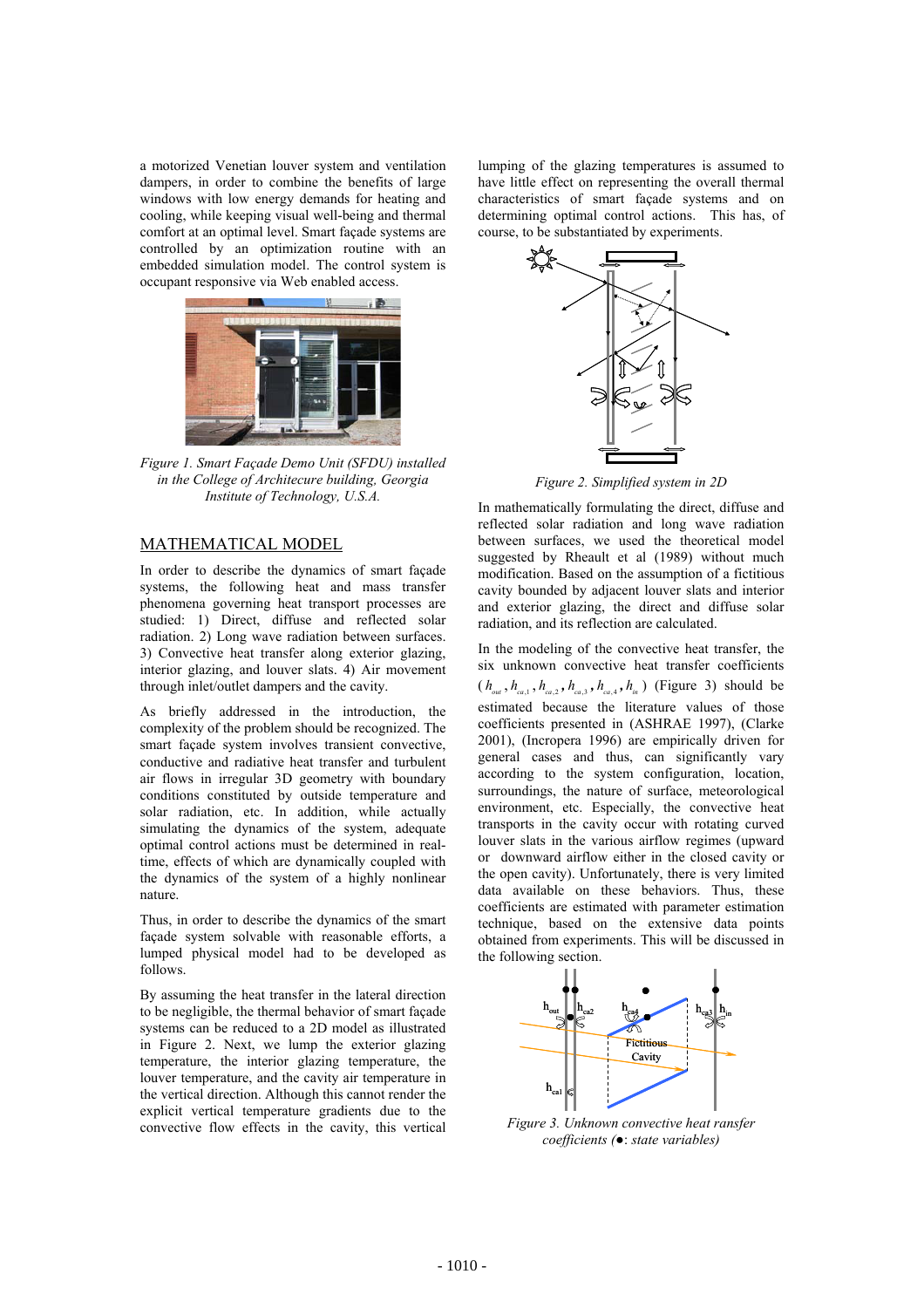The remainder of this section will therefore only concentrate on the modeling of air movement through the inlet/outlet dampers.

Firstly, ten possible airflow regimes have been selected as illustrated in Figure 4. In Mode  $#1~2$  the upper and lower dampers are open (*inside circulation*) and Mode #3~4 are reversed (*outside circulation*). For Mode #1~2, air circulating between the room and the cavity is driven by thermal buoyancy while in Mode #3~4, air circulation is driven by thermal buoyancy and wind pressure. Modes #5~8 allow a *diagonal airflow* either from inside to outside or vice versa. Mode #9 and #10 respectively represent the cases where the four dampers are open/closed.



*Figure 4 Ten airflow regimes (louver slats not drawn for clarity)* 

The modeling of the airflow in Mode  $#1~2$  is discussed in Park et al (2002). It is based on a conventional one-dimensional formulation utilizing momentum and energy conservation. By combining the momemtum equation and the total flow resistance parameter, the mean air velocity in the cavity,  $u_m$ , is solved algebraically as:

$$
u_m = u_b = \sqrt{2} \frac{h}{d} \sqrt{\frac{gL}{k} \left( \frac{T_{ca} - T_{\infty}}{T_{\infty}} \right)}
$$
(1)

where *h* is a open height of the ventilation damper, *d* is the depth of the cavity, *g* is the gravity acceleration, *L* is the height of the cavity, *k* is the form loss factor,  $T_{\infty}$  is the indoor air temperature and  $T_{ca}$  is the cavity air temperature.

In modeling the outside circulation loop (Mode #3- 4), the pressure difference between upper and lower openings, as a result of wind effect, must also be accounted for. As wind forms a boundary layer over the ground surface, wind velocity and hence wind pressure at upper opening are expected to be higher than those at the lower opening. Thus, for wind flowing perpendicular to the façade, it is reasonable to expect downward airflow within the cavity. Consequently, the influence of wind on vertical pressure gradient is expected to be larger at higher distances from the ground level, resulting in a much larger pressure difference on the facade of a high-rise building (Saelens 2002).

The overall wind pressure, or velocity pressure, is given by the Bernoulli equation:

$$
p_w = C_p \rho \frac{V^2}{2} \tag{2}
$$

where  $C_p$  is the discharge coefficient,  $\rho$  is air density and *V* is wind velocity. Considering the difficulty in characterizing the airflow rate through the dampers, the power law equation, is applied to approximate the relationship between the volumetric air flow rate (*Q*) and pressure difference ( $\Delta p$ ):

$$
Q = c(\Delta p)^n \tag{3}
$$

where  $c$  is the flow coefficient and  $n$  is the flow exponent. Integrating (5) and (6) yields:

$$
u_w = \frac{c}{A_c} \left( C_p \rho \frac{V^2}{2} \right)^n \tag{4}
$$

where  $A_c$  is the cross-sectional area of the cavity.

The next step is to combine the air flow rate caused by buoyancy  $(Q_b)$  and by wind pressure  $(Q_w)$ . A simpler model (Sherman 1992) suggests the following equation:

$$
Q = \sqrt{Q_b^2 + Q_w^2} \tag{5}
$$

Finally, the air velocity caused by buoyancy and wind can be derived by combining Eq. (1) and (5).

$$
\begin{aligned}\n\text{if } C_p \ge 0 \\
\begin{cases}\n\text{if } u_b \ge u_w: u_m = \sqrt{u_b^2 - u_w^2} \\
\text{elseif } u_b < u_w: u_m = -\sqrt{u_w^2 - u_b^2} \\
\text{elseif } C_p < 0: u_m = \sqrt{u_b^2 + u_w^2}\n\end{cases}\n\end{aligned} \tag{6}
$$

Eq. (6) indicates that when  $C_p > 0$ , the wind blows toward the façade surface and reverses the air flow in case that the wind-driven downward airflow overweighs the buoyancy-driven upward airflow  $(u_b < u_w)$ . When  $C_p < 0$ , the pressure becomes negative and the wind increases upward air flow.

The modeling of the diagonal airflow (Mode #5,6,7,8) includes one more driving force besides buoyancy  $(P_b)$  and wind  $(P_w)$ : static pressure difference  $(P_s)$  caused by the (de)pressurization of an interior space. The static pressure difference can be very significant because modern office buildings are air-tight and usually pressurized in order to limit untreated outdoor air leaks into the interior (infiltration) as a means of minimizing HVAC loads and related operating costs (ASHRAE 1997).

The total pressure difference  $(\Delta P)$  caused by the temperature difference, wind and stack pressure is:

$$
\Delta P = P_b + P_w + P_s \tag{7}
$$

By using the nodal network method (Hensen 1991), the buoyancy pressure difference( $P<sub>b</sub>$ ) is calculated.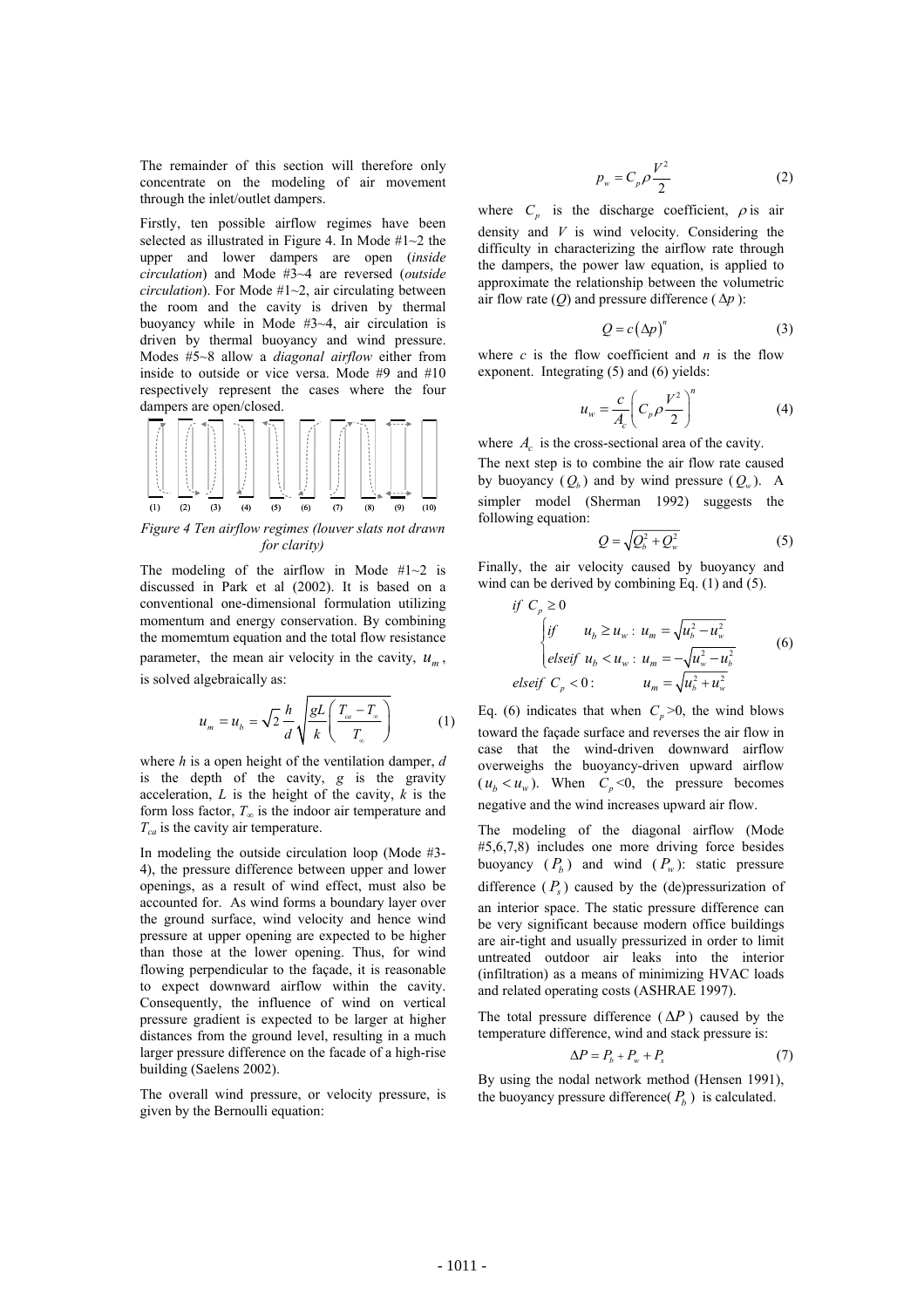Based on the  $\Delta p$  in Eq. (7), the volumetric air flow (*Q*) can be approximated by the power law equation and the mean air velocity becomes:

$$
Q = c \left(\Delta p\right)^n = c \left(P_w + P_b + P_s\right)^n \tag{8}
$$

$$
u_{m} = \frac{Q}{A_{c}} = \frac{c}{A_{c}} \left( P_{w} + P_{b} + P_{s} \right)^{n}
$$
 (9)

Note that Mode #9 in Figure 4 is considered inappropriate to be used in the lumped model approach because it requires more complex modeling and information.

Based on what has been discussed above, the mathematical model is developed for the following six state variables, comprising the temperatures of: each glazing of the exterior double pane, the cavity air within the double pane, the larger cavity air, the louver slats, and the interior glazing (Figure 3). The mathematical model is expressed in the continuous state space form as shown in Eq. (10).

$$
\dot{x} = A(u,t)x + b(u,t) \tag{10}
$$

where *x* is the state vector, *A* is the state matrix, *b* is the load vector, and *u* represents the control variables. It should be noted that the room or the building model is not part of the state space model, which means that the smart double-skin façade system is treated as a 'local' system and hence a local control problem, i.e., based purely on local state information. The benefit of isolating the smart double-skin façade system is that the resulting façade component with its embedded optimal control can become a part of any building model. If the smart double-skin façade system needs to be incorporated into a room or a building model, a set of differential equations for other states such as floor, ceiling, and walls can be added to Eq. (10) for a simultaneous solution.

Note that the dependency of *A* on *u* results in a system that is nonlinear in *u*. This is prohibitive to a numerical state space solution. By converting the continuous (in time) state space (10) to a discrete (in time) state space, Eq. (11), this nonlinearity disappears because  $u_k = constant$  for  $t_k \le t \le t_{k+1}$ .

$$
x((k+1)T) = G(T)x(kT) + H(T)
$$
 (11)

where  $G(T) = e^{AT}$ ,  $H(T) = A^{-1}(e^{AT} - I)b$ , and *T* is the sampling time.

#### PARAMETER ESTIMATION

As discussed in the previous section, the lumped ('minimalistic') model includes unknown parameters such as the convective heat transfer coefficients (Figure 3), the form loss factor (*k*) in Eq. (1), the flow coefficient and exponent  $(c, n)$  in Eq. (4) and (9).

The parameter estimation is the process of calculating the unknown parameters for a system which minimize the deviation between model output and measurement output. This can be formulated into minimizing an objective function *S* over the measurement period as follows:

$$
\min \ \mathbf{S} = \sum_{k=1}^{n} \left[ Y_k - \psi_k \left( \xi \right) \right]^T \left[ Y_k - \psi_k \left( \xi \right) \right] \tag{12}
$$
\n
$$
s.t. : lb \le \xi \le ub
$$

where  $Y_k$  is the observation vector at time  $k, \psi_k$  is the predicted vector of observations, *n* is the number of observations, *ȟ* is the vector of unknown parameters and *lb* and *ub* are the vectors of lower and upper bounds of the parameters.

In this study, a function called 'LSQNONLIN' in the MATLAB optimization toolbox is employed to solve for Eq. (12) because it is specially designed to solve this kind of nonlinear least squares problems subject to inequality constraints, and to expeditiously generate a reliable estimate of the solution.

The Figure 5 shows the validation result, comparing the calibrated model and the measurement with another period of time (03/24/2003-03/29/2003). The average temperature difference between the simulation and the measurement is 1.51˚C.



# OCCUPANT RESPONSIVE OPTIMAL **CONTROL**

The overall performance of smart façade systems can be categorized into three elements, which account for three major system utilities: energy use, visual comfort and thermal comfort. The cost elements in energy utility include convective and radiave heat transfer loss(gain), solar radiation transmission, and beneficial use of the cavity airflow regime. The cost elements in visual comfort include average daylight illuminance, uniformity, average luminance of the inteiror window surface, outward visibility through the slats, and daylghting autonomy. The thermal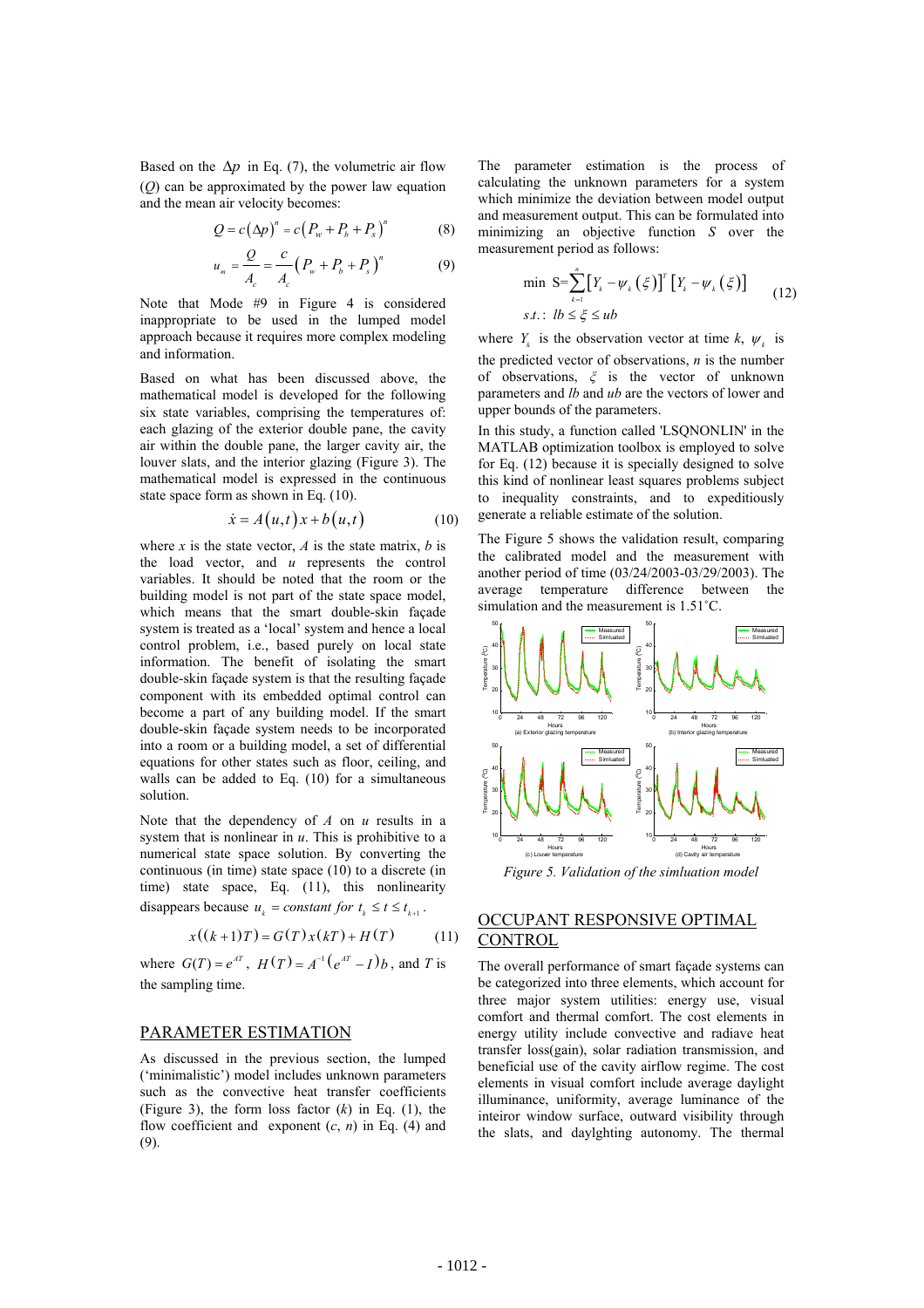comfort is expressed in Predicted Mean Vote (PMV). Each utility consisting its sub element can be formulated in the cost function (*J*) as follows.

$$
J = \int_{1}^{2} \left[ r_1 \left( h_{in} A \middle| x_2 - x_{room} \middle| + Q_{solar, trans} + Q_{air} \right) \right] + r_2 p f_1 \left( E_{avg} \right) + r_3 p f_2 \left( U \right) + r_4 p f_3 \left( L_{avg} \right) \right] dt \quad (13)
$$
  
+
$$
r_5 p f_4 \left( \varphi \right) + r_6 p f_5 \left( DA \right)^2 + r_7 \left( PMV \right)^2
$$

where  $r_i$  are the relative weighting factors,  $A$  is the area of interior glazing,  $x_2$  is the interior glazing temperature, *xroom* is the room air temperature,  $Q_{solar$  *trans* is the sum of transmitted direct and diffuse solar radiation,  $Q_{air}$  is the cooling and heating load reduction by beneficial airflow regime from the cavity to the room space or outside,  $pf<sub>i</sub>$  are the square penalty functions,  $E_{avg}$  is the average daylight interior illuminance on the work plane, *U* is the uniformity,  $L_{\text{ave}}$  is the average window luminance,  $\varphi$ is the louver slat angle, and *DA* is the daylighting autonomy. The prediction of inteiror daylight luminous distribution, the selection of the visual performance criteria, the square penalty functions are discussed in detail in (Park et al 2003).

The optimal control attempts to find the control actions which minimize the cost function (*J*) over a certain period of time as shown in Eq. (14).

$$
\min J(\varphi, \text{ } AFR, \text{ } OR)
$$
\n
$$
s.t.: -90^{\circ} \leq \varphi \leq 90^{\circ}
$$
\n
$$
\text{ } AFR=1, 2, 3, 4, 5, 6, 7, 8, 9, 10
$$
\n
$$
0 \leq OR \leq 100(\%)
$$
\n(14)

where *AFR* is the airflow regime mode (Figure 4), and *OR* is the opening ratio of ventilation dampers. Due to the nonlinearity of the dynamics of the system and additional constraints on the control variables, it is difficult to find the optimal control actions (slat angle, opening ratio, airflow regime) analytically. Additionally, since the airflow regime is expressed as an integer from 1 to 10, the current problem consisting of continuous and discrete control variables leads to a combinatorial problem (Winston, 1994), which is unrealistic to solve.

Thus, the discrete airflow regime (*AFR*) is translated as a continuous variable (*AFR*<sup>\*</sup>). When  $n \leq AFR^* \leq$  $n+1$ , the AFR is defined as *n* and the opening ratio (*OR*) is determined as shown in Figure 6.



*AFR*\* *Figure 6. Converting discrete variable (AFR) to continuous variable (AFR\*)* 

*1 2 3 4 5 7 8 9 10*

Then, to deal with the problem numerically, the function 'FMINCON', one of the MATLAB optimization routines was employed. The function 'FMINCON' finds a minimum of a constrained nonlinear function of several variables starting at an initial estimate. Inside the function 'FMINCON', the discrete state space and the cost function are described with the sampling time (T) of 15 minute, which is small enough for these slowly time-varying systems. And, the time horizon is set equal to 3hours.

#### REAL APPICATION OF OCCUPANT RESPONSIVE CONTROL

The architecture of the occupant responsive optimal control for the demo unit is shown in Figure 7. The local server logs input data from the demo unit and the weather station. Based on the logged data, the MATLAB optimization routine embedded in the local server finds the optimal control actions, the actuation commands are transmitted from the local server to the actuators. The smart controller programmed in a local server actuates motors to rotate the louver slat angle and to open/close the ventilation inlet/outlet dampers. The local server posts a live update of the current status (states, weather, WEBCAM image) and the potential energy savings (Figure 8, 9) on the Web.

Figure 9 shows the Web interface for an occupant with given privileges to choose the preferred mode (energy saving mode, visual comfort mode, thermal comfort mode, autonomous mode [three system utilities concerned based on the user' s weighting system]) or override the devices from anywhere in a building through a standard browser. This web interface is developed with Microsoft .NET ASP web application and the LabVIEW 6.1.



*Figure 7 Architecture of the occupant responsive optimal control of rhe demo unit*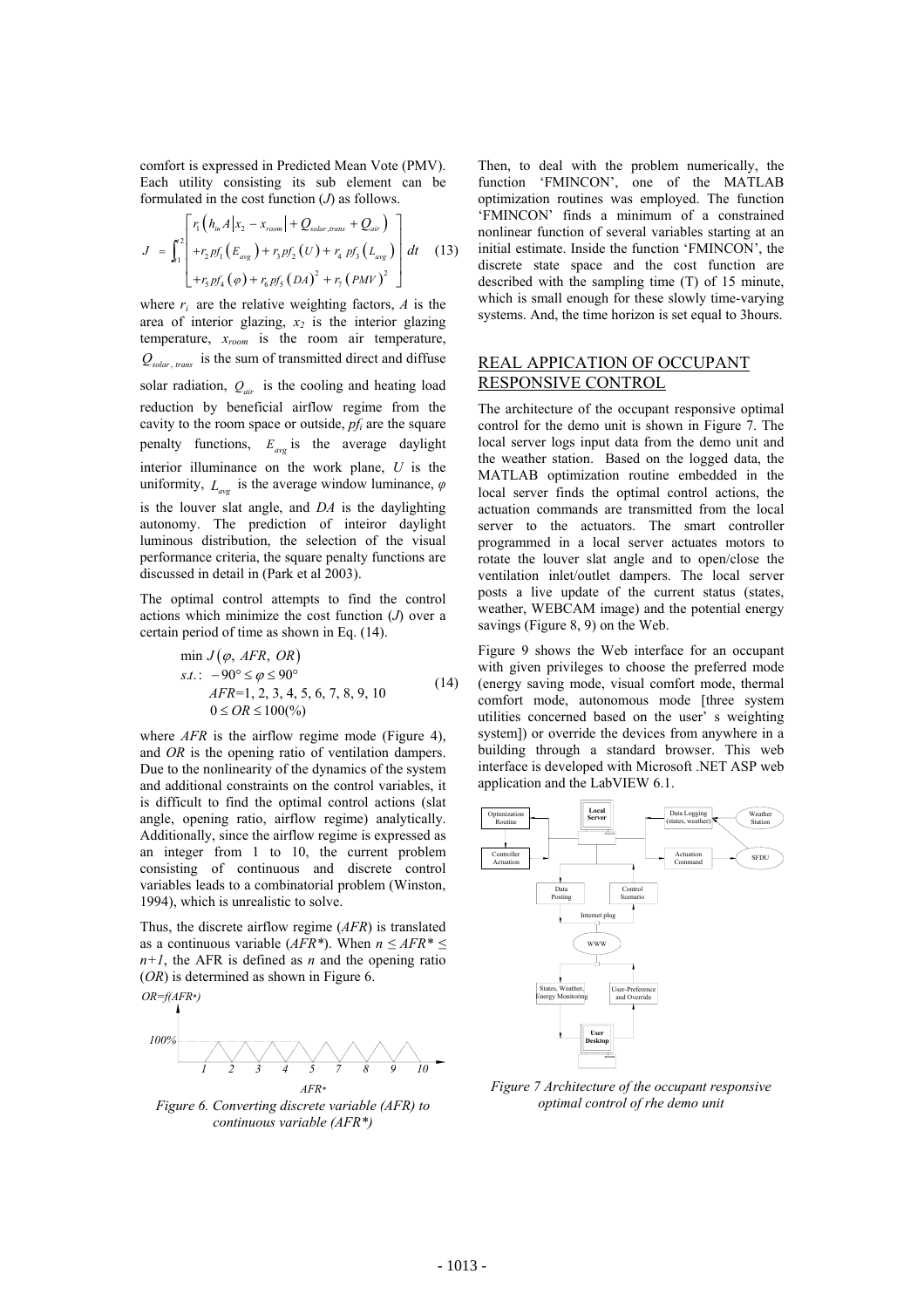

*Figure 8 Real time data posting on the Web* 



*Figure 9 Web allowing occupant's selection of control modes* (http://england.arch.gatech.edu/sfdu/)

#### OPTIMAL CONTROL SIMULATIONS

Optimal control simulations were accomplished for a winter, summer and fall day under clear, intermediate and overcast sky with 4 different control scenarios (energy, visual, thermal, autonomous). For want of space, only the simulation under a clear winter day in energy saving mode is discussed below.

Figure  $10(a)$  shows the calculation of the state variables. Figure  $10(b)$   $\sim$  (c) shows that the optimal louver slat angle keeps track of the solar altitude so that it can absorb direct solar radiation during daytime. At nighttime, the louver slat angle stays at 90˚ such that it can reduce heat loss by longwave radiation between the interior glazing and the colder exterior glazing. It is also interesting that a louver angle of 90˚ occurs around sunrise and sunset time. It can be inferred that around sunrise and sunset time the heat loss by longwave radiation between the interior and the colder exterior glazing is more than the heat gain from absorbing weak solar radiation.

As shown in Figure 10(d), the airflow regime during daytime is Mode #1 (Figure 4). In that mode the hot cavity air circulates into a room space for the reduction of heating load. At nighttime, Mode #5 airflow regime occurs so that the exhausted air warms the cold cavity. Mode #5, is useful and can be considered 'a local heat exchanger' as it uses exhaust air to heat up the façade system thus reducing transmission losses. The ventilation dampers are open all day in either Mode #1 or #5 and the opening ratio of the dampers are almost 100% as shown in Figure 10(e), which means maximizing the beneficial use of airflow. The dominant driving force for diagonal airflow (Mode #5) is the static pressure difference( $P_s$ ). The estimated static pressure difference (due to the pressurization of the building due to air supply through the HVAC system) from the laborious experiment is 4.2 Pa. Thus, the airflow velocity profile in Mode  $#5$  (Figure 10(f)) is flat with the stationary  $P_{\rm s}$ .

Figure  $10(g)-(i)$  shows the daylighting performance in energy saving mode. The average daylighting illuminance, the luminance and the uniformity are far beyond the threshold values and this will cause visual discomfort.

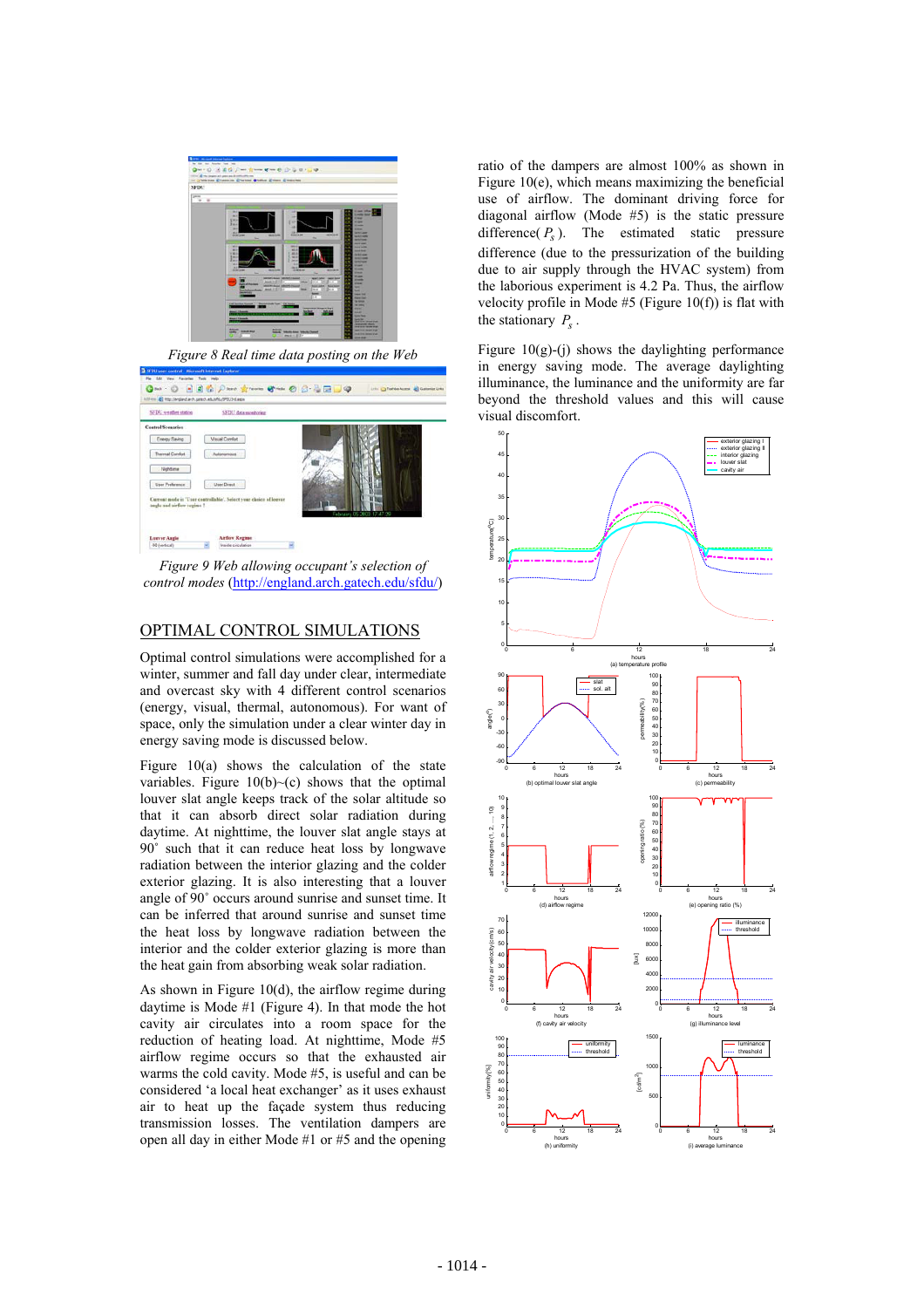

*Figure 10 Optimal control simulation under a clear winter day* 

It is interesting that the maximum interior glazing temperature is very low (31.4˚C) compared to general window systems because the cavity air circulates during all hours of the daytime. Conseqently, the values of PMV and PPD are in the comfortable range. The maximum PMV and PPD is 0.3164 and 7.08%, respectively (Figure 10(k), (j)).

#### COMPARATIVE STUDY

The performance of smart façade system (System I) is compared with a manually-controlled façade system (System II) having an identical specification as System I except that optimal control is replaced by manual actions and a conventional window system (System III) consisting of 6mm clear +6mm low-e separated by 12.7mm air space and indoor shading by Venetian blinds. The comparative study is conducted for the climate of Atlanta, GA (33.65N, 84.42W) in summer and winter day under CIE sky condition (clear, intermediate, overcast).

For better quantitative representation of the system's performance and easy comparison, a number of performance indicators are introduced as shown in Table 1.

*Table 1 Performance Indicators (PIs)* 

| Utilities | Performance Indicators (PIs)                     |
|-----------|--------------------------------------------------|
|           | Energy Energy efficiency coefficient $(\eta)$    |
|           | Visual 8 performance indicators are presented in |
|           | comfort Park et al (2003)                        |
|           | Thermal Average PPD                              |
|           | comfort $\%$ of hours in comfort range (<10%)    |

The system energy efficiency coefficient  $(\eta)$  is the ratio of the amount contributed by the system to the cooling (heating) load reduction of the room space to the total solar radiation received by the exterior glazing  $(Q_{solar, ext})$ . For example, in heating mode, the reduction of heating load in the room is the sum of transmitted solar radiation, the heat transfer by beneficial airflow from the cavity to the room, and

the convective heat transfer occurring at the interior glazing surface  $(Q_{conv})$ . In cooling mode, the reduction of cooling load in the room can be obtained by summing up the amount of solar radiation blocked by the system compared to the total solar radiation received by the exterior glazing. The system energy efficiency coefficient in heating mode can be formulated:

$$
\eta = \left(Q_{solar,trans} + Q_{air} + Q_{conv}\right) / Q_{solar,ext} \tag{15}
$$

In a similar way, the system energy efficiency coefficient in cooling mode can be calculated.

Table 2 shows the energy performance comparison of the System I to System II and III for winter and summer day (Dec.  $22^{nd}$ , Jun.  $22^{nd}$ ) under clear sky condition.

*Table 2. Energy performance comparison (Ș)*

|                      | Sys. I |      | $Sys. II$ Sys. III |
|----------------------|--------|------|--------------------|
| Heating mode(winter) | 34.0   |      | 30.1               |
| Cooling mode(summer) | 99.0   | 94.7 | 84.5               |

In heating mode, System III performs better than System II because System III has one less glazing and no blinds in the cavity, resulting in easy penetration of solar radiation into a room space. In contrary, System III is worst in cooling mode. System I surpasses the other two systems in both seasons.

Table 3 shows comparison of annual primary energy savings (\$) calculated by extrapolation.

*Table 3 Energy savings in \$/m2/yr* 

|              |      | Sys. I – Sys. II   Sys. I – Sys. III |
|--------------|------|--------------------------------------|
| Heating mode | 73 O | 117                                  |
| Cooling mode | 67   | 22.5                                 |

\* Assumption:

- *Energy price: \$0.075/KWh (PNNL 2002)* 

 *- Work days per year: 5days\*52weeks* 

 *- Efficiency of power generation: 39% (NEN 2916)*

Note that the energy saving effect in Table 3 is for the case of south-facing systems. Considering an amount of the solar radiation normal to the surface of east or west facing systems, the saving effect of System I will increase.

#### CONCLUSION AND FUTURE WORK

It has been shown that lumped models for double façade components can be easily constructed and augmented by parameter estimation. These calibrated parameters compensate for errors introduced by the space averaging and other model simplifications. The resulting model was validated through laborious